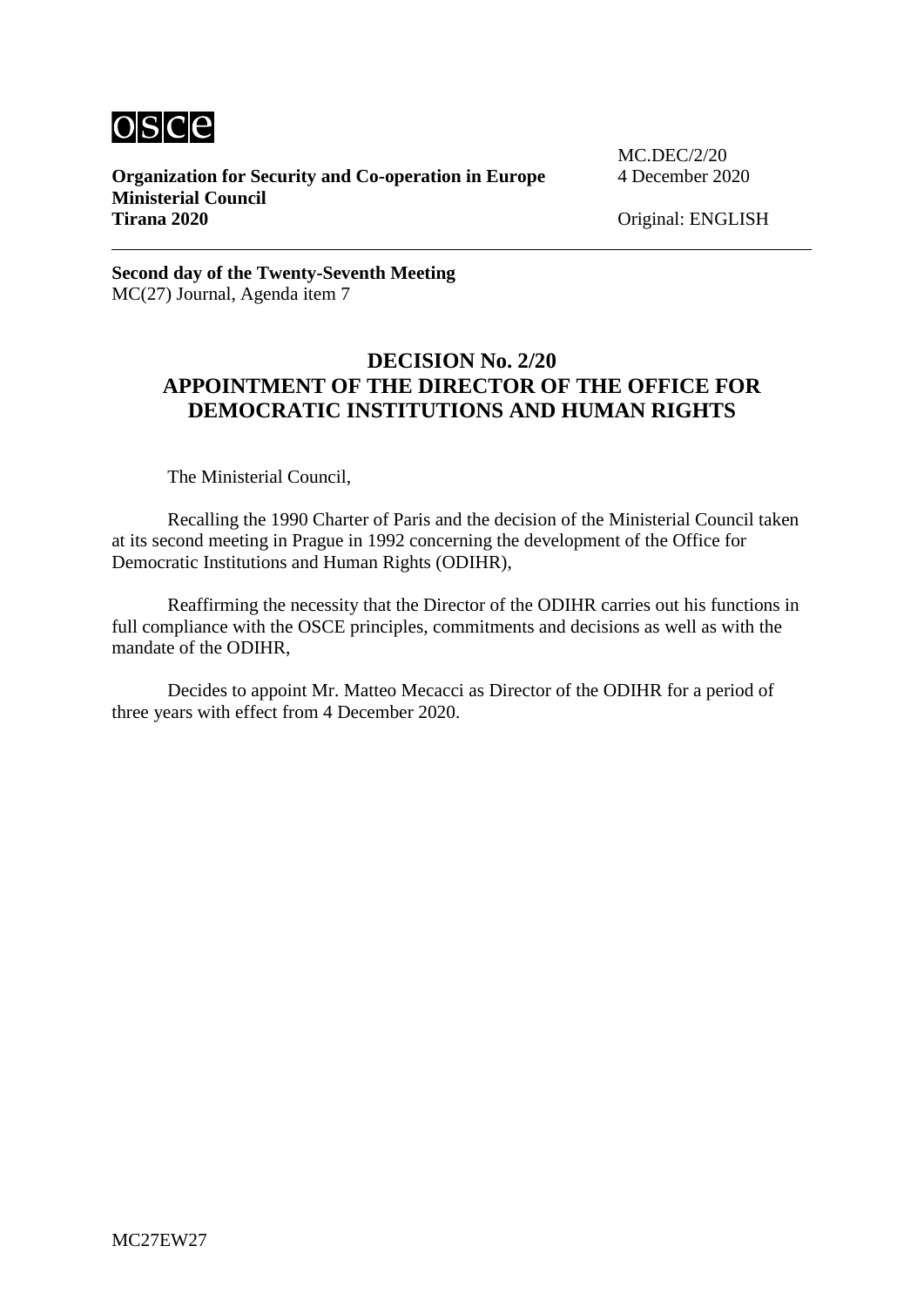MC.DEC/2/20 4 December 2020 Attachment 1

ENGLISH Original: SPANISH

## **INTERPRETATIVE STATEMENT UNDER PARAGRAPH IV.1(A)6 OF THE RULES OF PROCEDURE OF THE ORGANIZATION FOR SECURITY AND CO-OPERATION IN EUROPE**

By the delegation of Spain:

"Thank you, Mr. Chairperson.

The delegation of Spain would like to make the following interpretative statement under paragraph IV.1(A)6 of the Rules of Procedure of the OSCE in connection with the adoption of the Ministerial Council decision on the appointment of a new Director of the Office for Democratic Institutions and Human Rights (ODIHR).

Spain joins the consensus on the proposed appointments agreed at this Ministerial Council meeting of the persons who are to head the Secretariat and the autonomous institutions over the next three years and wishes them every success in carrying out their duties.

Spain firmly believes that the autonomous institutions of the OSCE are common assets of the 57 OSCE participating States and their heads must be appointed and act in full compliance with the mutually agreed principles, commitments and decisions of the OSCE.

With regard to the ODIHR, we note that the fundamental principles governing the appointment of the ODIHR Director are set out in Section I, "Institutional Arrangements", subsection H, paragraph 1, of the [Supplementary document to give effect to certain provisions contained in the] Charter of Paris for a New Europe, in conjunction with relevant provisions of the decision adopted by the Ministerial Council at its second meeting in Prague in 1992.

Greater diversity among the countries whose nationals hold senior positions can only be in the interest of the Organization and strengthen the sense of ownership and recognition by all. Spain will continue to work to promote this diversity.

Mr. Chairperson, I request that this interpretative statement be attached to this decision and included in the journal of the day."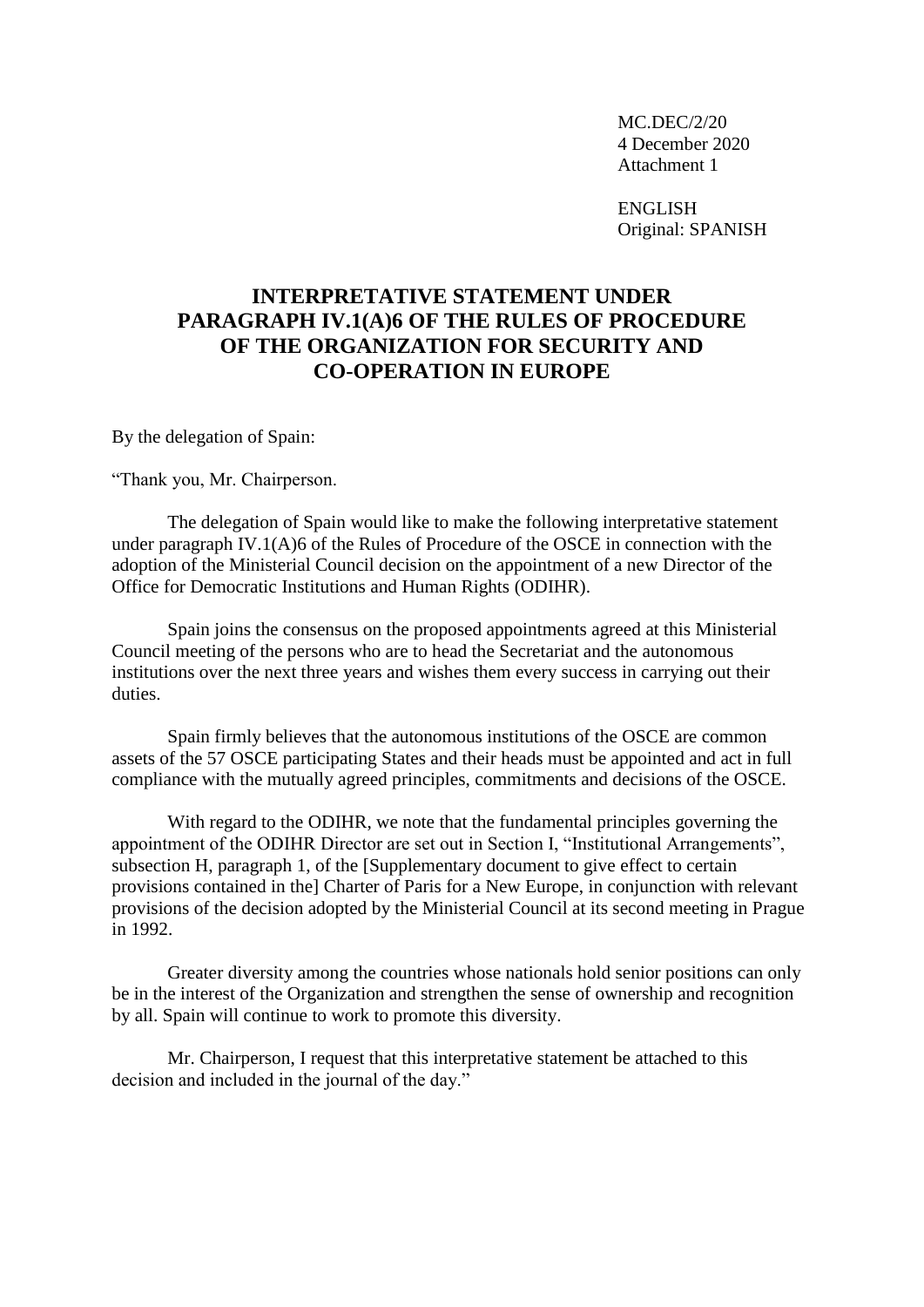MC.DEC/2/20 4 December 2020 Attachment 2

Original: ENGLISH

## **INTERPRETATIVE STATEMENT UNDER PARAGRAPH IV.1(A)6 OF THE RULES OF PROCEDURE OF THE ORGANIZATION FOR SECURITY AND CO-OPERATION IN EUROPE**

By the delegation of the United States of America:

"In connection with the adoption of the decision on the appointment of the Director of the OSCE Office for Democratic Institutions and Human Rights (ODIHR), the United States would like to make the following interpretative statement under paragraph IV.1(A)6 of the OSCE Rules of Procedure.

The United States welcomes the appointment of Matteo Mecacci. We fully respect the autonomy and support the work of the ODIHR.

Unfortunately, in recent years, there has been pressure from some participating States to weaken the OSCE's autonomous institutions and cut resources for them. Nothing in this decision should be interpreted to diminish the autonomy of or restrict the work of the Director of the ODIHR in the exercise of his or her mandate.

Finally, the United States underscores that it is the OSCE participating States which have adopted the OSCE's principles, commitments and decisions and it is first and foremost the responsibility of the participating States to implement them.

I request that this interpretative statement be attached to the decision and that it be included in the journal of the day.

Thank you, Mr. Prime Minister."